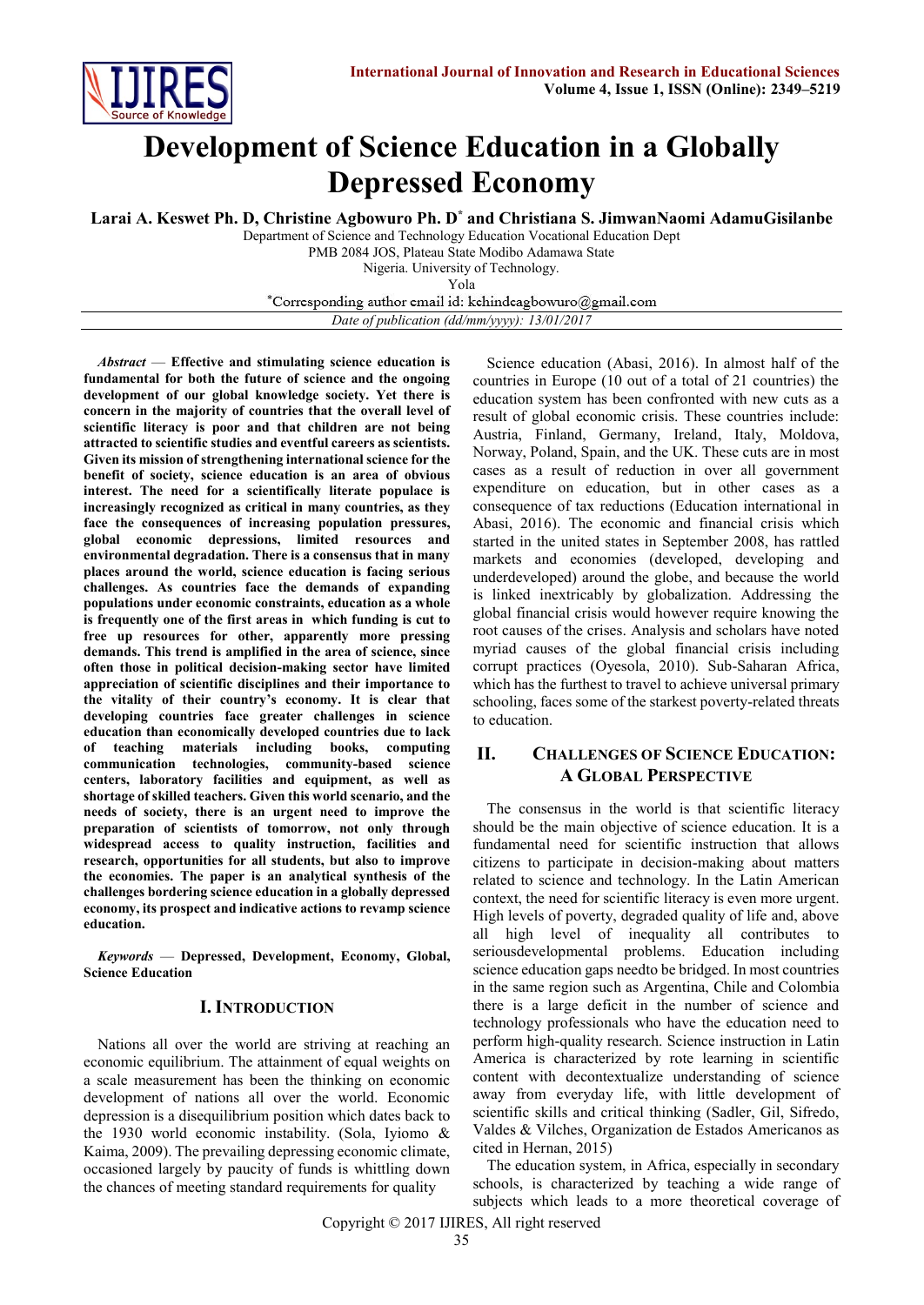subject material. The situation is not improved by the low teacher to student ratio, especially in most of the public schools. A good number of these are ill equipped. All these do not only deny the students the opportunity to acquire scientific practical skills but also kills their interest in science disciplines. University science education is not devoid of problems that hamper the effective imparting of knowledge and practical skills.Institutions do not promote collaborative research, be it interdepartmental or interuniversity within countries, regions or even further. This in effect reduces the quality of research done in these institutions (Arinaitiwe, 2007).

There is diminishing provision of basic teaching and learning facilities for science education in underdeveloped and developing countries, essentially this result in poor quality of academic and professional programs with the consequence of poor rating in underdeveloped and most developing countries. Aging and poorly constructed facilities is visibly evident owing to limited fund available for maintenance purposes. There is heightened pressure on facilities such as furniture for classes, lecture and laboratory equipment. Many tertiary institutions are becoming junkyards of sort. To bring a turn around some approaches from other clime can be adopted for impactful and sustainable funding for science education. There is the need to consider the policy of aligning the levels of government with the respective levels of science education.

#### **III. DEVELOPMENT IN SCIENCE EDUCATION**

Science and technology in Europe sits at an important crossroads. Despite public and policy emphasis on the importance of science, important deficits and wide differences in educational outcomes and public understanding exist across Europe, both within and across countries. Unevenness in basic science literacy across Europe which is necessary to ensure a rigorous understanding and use of scientific knowledge in decisionmaking, particularly in domains such as health, the environment, food, energy and consumptionexist (Ballas, Lupton, Kavroudalis, Henning, Yiagopoulou, & Dorling, 2012). Wide disparities in participation in science education, in formal, non-formal and informal settings acrossregions, culture and gender are blocking fullinvolvement in society of all citizens and scientific talents.

There is declining interest in science studies and related careers that are essential to meet the demand for wellprepared graduates (at all levels) and researchers, especially amongst women.This is detrimental to our knowledge, innovations and economies (Olsen & Lie, 2011). There are concerns about quality arising from a mismatch between demand and supply of qualified science teachers and about the gap between science education research funding and what happens in the classroom (Osbone& Dillon, 2008). There is insufficient understanding of the breadth of competences required of science teachers and science teacher educators for enhancing personal and collaborative achievement, innovation, cultural and economic sustainability(European Commission, 2011). There is

inadequate teaching and insufficient family involvement needed to inspire children's curiosity and the need to shift the emphasis from knowing fact to doing innovative and enjoyable things with knowledge, including being creative with the application of ideas (Blatchford & Kutnick, 2014).

There is short-fall in skills and competences required to identify early-stage global trends necessary to teach EU targets for smart and sustainable growth and high valueadded jobs responding to the need to design science-based solutions to the global challenges (Hayden, Ouyan, Scinski, Olszewski, & Bielefeldt, 2011). There are insufficient investments in strategic cooperation and development of ecosystems that would foster effective adoption of latest research findings and emerging technologies in industry and enterprise (Jackson, Brooks Greaves Alexander, 2011)

## **IV. WHY SCIENCE EDUCATION MATTERS**

Knowledge of and about science are integral to preparing our population to be actively engaged and be responsible citizens, creative and innovative, able to work collaboratively and fully aware of and conversant with the complex challenges facing the society. It helps us to explain and understand our world, to guide technological development and innovation and to forecast and plan for the future. This puts science education at the Centre of a broader educational perspective for society as a whole. It is obvious that science educational attainment is linked to better health, personal empowerment and active engagement in public affairs and civil society being more trusting and supportive of other people, as well as feeding and housing our population, healthy living, protecting our environment, generating sufficient energy, supplying enough clean water , urbanization and global climate change. We have a much better chance of tackling these challenges if all societal actors understand the issues and their consequences and are actively involved in helping identify and monitor society's responses by working together in an inclusive participatory way, we can better align the goals and outcomes of science education and research with the values, needs and expectations.

#### **V. SCIENCE EDUCATION IS VITAL**

- 1. to promote a cultural scientific thinking and inspire citizens to use evident-based reasoning for decision making
- 2. to ensure citizens have confidence, knowledge and skills to participate actively in an increasingly complex scientific and technological world.
- 3. to develop the competencies for problem-solving and innovation, as well as analytical and critical thinking that is necessary to empower citizens to lead personally fulfilling, responsible and professionallyengaged lives.
- 4. to inspire children and students of all ages and talent to aspire to careers in science and other occupations and professions that underpin our knowledge and innovation-intensive societies and economies in which they can be creative and accomplished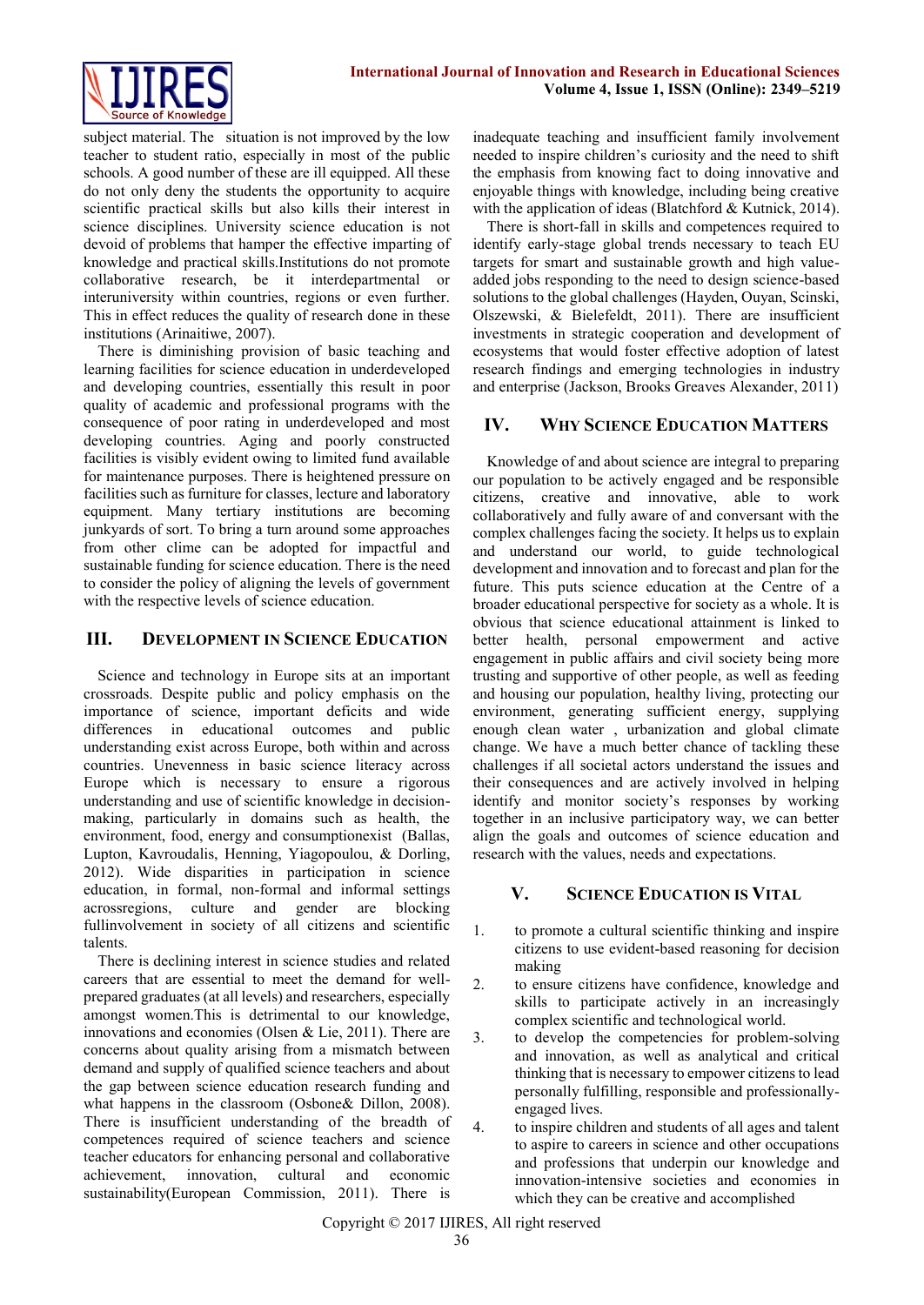

- 5. to empower responsible participation in public science conversations, debates and decision making as active engagement in challenges facing humanity today.Science learning helps us to interpret and understand our world, to manage risk and put uncertainty into perspective, to guide technological development and innovation and to forecast and plan for the future. It improves job prospects, cultural awareness and our ability to act as well-informed citizens in solidarity with citizens around the world. Science and mathematics is the basis for personal accomplishment and responsible citizenship, social and economic development and a benchmark of innovation, entrepreneurship and competitiveness in our global world.
- 6. science learning contributes to personal well-being and fulfillment, promotes full economic and societal participation, supports creativity and innovation and enables people to be informed and more autonomous and active citizens.

# **VI. TEACHER PREPARATION IN SCIENTIFIC DISCIPLINE**

Teacher education is policies and procedure designed to equip prospective teachers with the knowledge attitude, behavior and skills they require toperform their tasks effectively in the classroom.There is need to upgrade teachers capabilities in most countries especially with regard to content and pedagogy, and in facilitating handson activities for science lessons, as well as on the introduction of contemporary technologies to enhance students learning in science. While countries vary in there process for preparing future teachers, some with specialization in science, and some without, they all express a need for the adequate training of their teachers. The situation is particularly pressing with respect to teachers at primary and secondary school levels. It is at this stage that the foundations for an enquiring mind and of basic concepts are laid. Many teachers at thislevel are ill-informed about current developments in science and being themselves frustrated due to poor working economic conditions. They can hardly be expected to provide inspiring mentorship.

Thestate of science education at the tertiary and post school level is also less than satisfactory in many parts of the world, and especially in developing countries. The causes are noted primarily in the dearth of competent and motivated teachers, the lack of laboratory facilities and outdated course contents. Under such conditions much of the learning of science is reduced to memorization exercises to let the students somehow qualify for a degree. In the absence of competent and motivating teachers and basic laboratory facilities, many bachelors and master degree programs have no research component within the curriculum.

Teachers at all levels of the educational system are very importantin the overall development of any nation.Teaching involves the use of wide body of knowledge about the subject being taught. Teacher education is the process which nurtures prospective

teachers and updates qualified teachers knowledge and skills in the form of professional development. The teacher stands out as one of the most important factors determining the quality of education and its contributions to national development (Nakpodia & Urien, 2011)

#### **VII. CONCLUSION**

Education constitutes the foundation of meaningful, socio-economic, political growth and development of any nation. The financing of education is at the heart of the educational crisis in many countries of the world. There appears to be perennial crisis of funding and lack of definite structures and strategies in the funding of education. The challenges in the education in general and its funding in particular could be traced to policy and strategy instability and consistency, inefficient management, wastage and leakages thereby overriding

# **VIII. INDICATIVE ACTIONS**

Education policies and systems should:

- 1. Ensure that science is an essential component of compulsory education for all pupils and students
- 2. Support schools, teachers, teacher educators and students of all ages to adopt an inquiry approach to science education as part of the core framework of science education for all
- 3. Address socio-economic, inequalities in order to widen access and provide everyone with the opportunities to pursue excellence in learning outcomes in science
- 4. Science education should balance requirements of breadth and depth of knowledge about science to ensure young people and adult learners are both motivated to learn and equipped to fully engage in scientific discussions and decisions and to facilitate further and deeper study
- 5. Science education should focus on competences with an emphasis on learning through science and shifting from STEM to STEAM by linking science with other subjects and discipline
- 6. Greater attention should be given to the value of all disciplines and how inter-disciplinarily can contributes to our understanding and knowledge of scientific principles and solve societal challenges
- 7. Learning institutions, at all levels, should boost understanding the importance of science education as a means of acquiring key competences to ease the transition from education to employability by;
- a. Learning about science through other discipline and learning about other discipline through science
- b. Strengthening connections and synergies between science, creativity, entrepreneurship and innovation.
- 8. Action should be taken to continually improve teaching quality, with greater focus on teacher competences, disciplinary knowledge.
- 9. Effort should be made to attract more highly qualified and motivated people to become science teachers and to boost the status of the profession.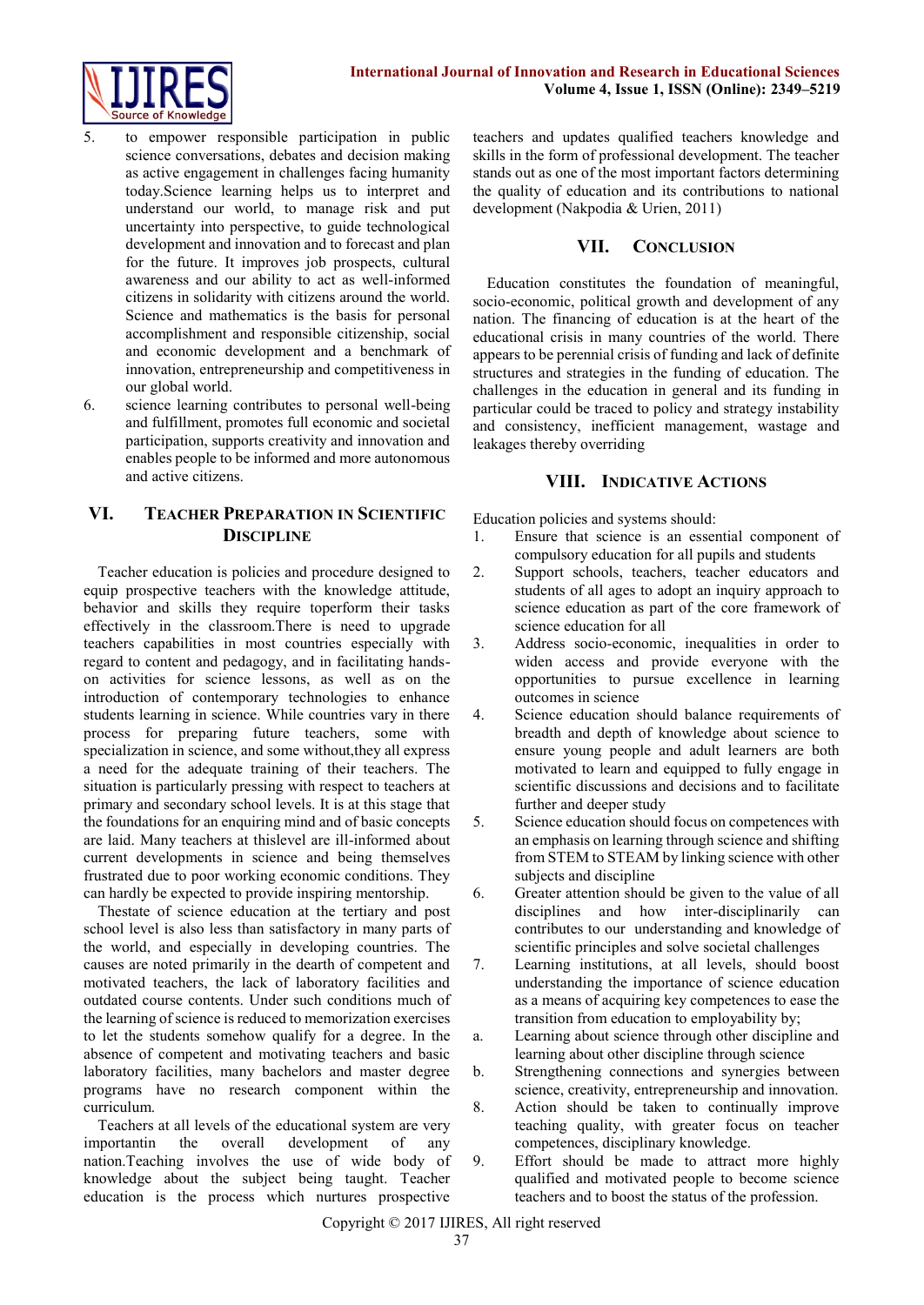

- 10. Greater emphasis should be given to closing the research practice gap, by embedding science education research findings into teacher preparation, curriculum development, teaching and learning and assessment for learning
- 11. Approach methodologies should be developed for teaching research ethics and raising awareness for research integrity
- 12. Continuous professional development should become a requirement and a right for all science teachers throughout their teaching career
- 13. Promote partnerships between science teachers, students, researchers, innovators, professionals in enterprise and other stakeholders in science-related fields, in order to work on real-life challenges and innovations, including associated ethical, social and economic issues
- 14. Promote partnership that foster networking, sharing and applying science and technology research findings amongst teachers and professionals across different enterprises
- 15. Greater attention should be given to promoting responsible research and innovation and enhancing public understanding of scientific findings and the capabilities to discuss their benefits and consequences
- 16. Citizens should be actively and directly involved in science research and innovation projects
- 17. Emphasis should be placed on connecting innovation and science education strategies, at local, regional, national and international levels, taking into account societal needs and global developments.
- 18. Collaborate and share knowledge of and about science and science communication, as well as identifying solutions for global societal challenges facing human kind should actively pursued with international partners
- 19. Science education should benefit from an agreed set of international guidelines, evidence-based on a grounded on collaborative and inclusive deliberations.
- 20. Science education should be an essential component of a learning continuum for all, from pre-school to active engaged citizenship.
- 21. Science education should focus on competences with an emphasis on learning through science and shifting from STEM to STEAM by linking science with other subjects and disciplines
- 22. The quality of teaching, teacher induction, preservice preparation and in-service professional development should be enhanced to improve the depth and quality of learning outcomes
- 23. Collaboration between formal, non-formal and informal educational providers, enterprise, industry and civil society, should be enhanced to ensure relevance and meaningful engagement of all societal actors with science and increase uptake of science studies and science-based careers to improve employability and competitiveness
- 24. Greater b attention should be given to promoting responsible research and innovation and enhancing public understanding of scientific findings and the capabilities to discuss their benefits and consequences
- 25. Emphasis should be placed on connecting innovation and science education strategies, at local, regional, national, European and international levels, taking into account societal needs and global development
- 26. Promote research and support actions that emphasize a balance approach to the acquisition of scientific and generic competences
- 27. Educational institutions at all levels, should boost understanding of the importance of science education as a means of acquiring key competences to science as a means of acquiring key competences to ease the transition from education to employability
- 28. Encourage teaching strategies to enhance students motivation for learning and to develop students selfregulation for science learning, including classroombased actions
- 29. Promote innovations of technology enhanced teaching and learning as well as project-based learning through e.g field studies, laboratory work and various kinds of outdoor activities
- 30. Promote the development of innovation Hubs that link formal and informal science education with business and enterprise, SME, and civil society organization at municipal and regional levels, in order to foster, share and apply science and technology research to different genres of enterprises
- 31. Support the co-creation of innovative curricula, with defined learning outcomes involving science teachers, science teacher educators, researchers and representatives from enterprise and civil society.
- 32. Support pilot projects which help develop the capacity for greater school-family and schoolenterprise synergies

#### **REFERENCES**

- [1] Abasi, E. (2016). Depressed economy worsening quality of learning and teaching.The Guardian.
- [2] Retrieved from http://www.m.guardian.ng/…/depressedeconomy
- [3] Adams, A. (2008). The effects of global Financial crisis on Nigerian Economy. Retrieved from
- <http://papers.ssvn.com/so/3/papers.cfm:abstract> id=1397232 [4] Arinaitwe, K. (2007). Challenges of science education in Africa.The Ugandan science. Retrieved from
- <http://www.ways.org/.../challenges-science-education>
- [5] Ballas, D.R., Lupton, D., Kavroudakis, B., Henning, V., Yiagopoulou, R.D. & Dorlin, D. (2012). Mind the gap education inequality across EU regions, Paris: NESSE/NRP
- [6] Blatchford, P. & Kutnick, p. (2014). Effective Group work in primary school classrooms, Dordrecht: springer
- [7] Education international (n.d.). The global economic crisis and its impact on education. Retrieved from [http://www.download.ei.org/05March10..](http://www.download.ei.org/05March10)
- [8] European commission (2013). Regional policy for smart growth of SMEs-guide for managing authorities and bodies in charge of the development and implementation of research and innovation strategies for smart specialization. Brussels: European Commission. Retrieved from

Copyright © 2017 IJIRES, All right reserved